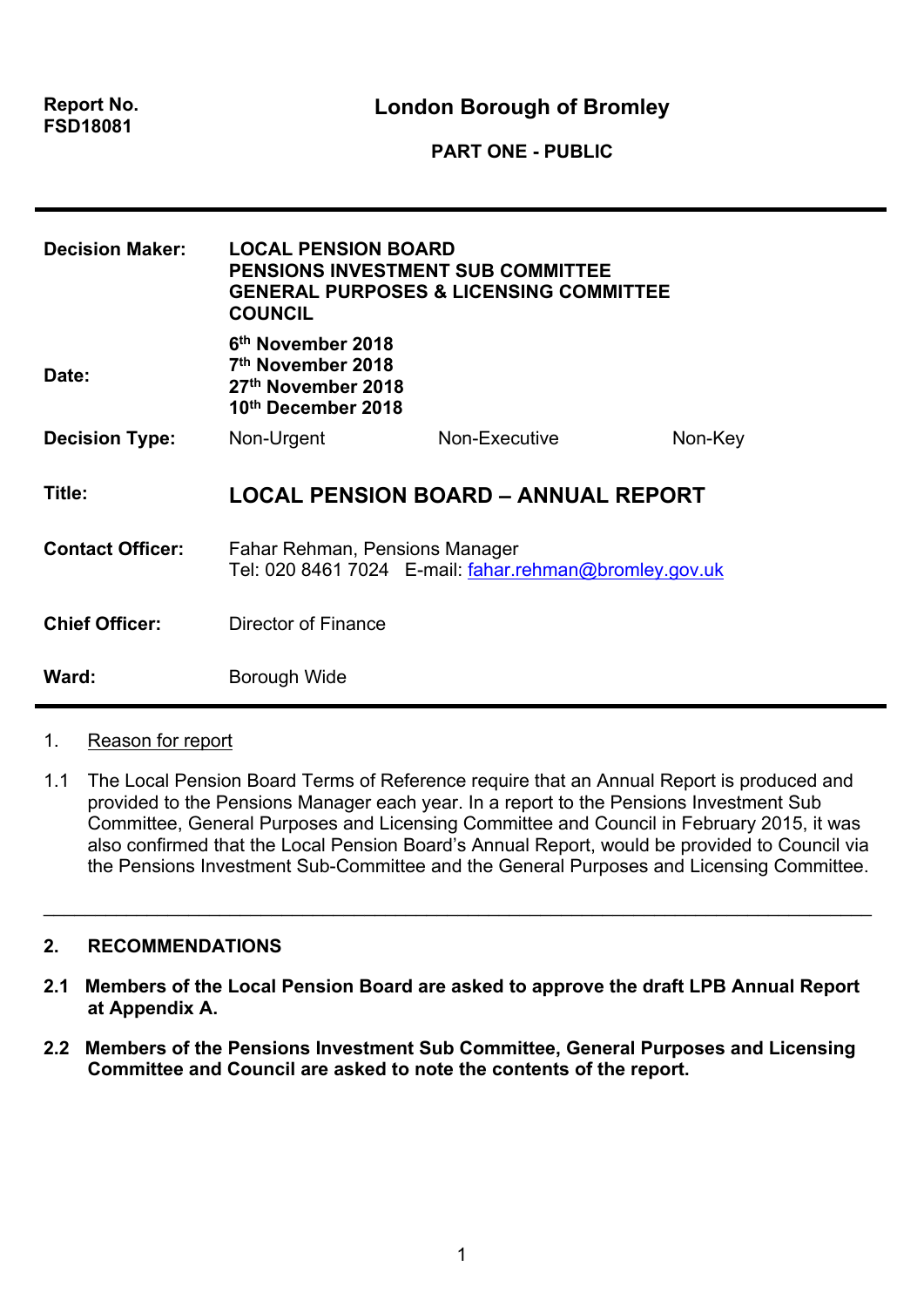## Corporate Policy

1. Policy Status: Existing Policy: The Council's pension fund is a defined benefit scheme operated under the provisions of the Local Government Pension Scheme (LGPS) Regulations for the purpose of providing pension benefits for its employees.

**\_\_\_\_\_\_\_\_\_\_\_\_\_\_\_\_\_\_\_\_\_\_\_\_\_\_\_\_\_\_\_\_\_\_\_\_\_\_\_\_\_\_\_\_\_\_\_\_\_\_\_\_\_\_\_\_\_\_\_\_\_\_\_\_\_\_\_\_\_\_\_\_\_\_\_\_\_\_\_\_**

2. BBB Priority Excellent Council

## Financial

- 1. Cost of proposal: No Cost:
- 2. Ongoing costs: Not Applicable:
- 3. Budget head/performance centre: Any costs associated with the reimbursement to Board Members of directly incurred expenses are chargeable to the Pension Fund
- 4. Total current budget for this head: £40.7m expenditure (pensions, lump sums, etc); £52.5m income (contributions, investment income, etc); £1,018m fund market value (at 30<sup>th</sup> June 2018)

**\_\_\_\_\_\_\_\_\_\_\_\_\_\_\_\_\_\_\_\_\_\_\_\_\_\_\_\_\_\_\_\_\_\_\_\_\_\_\_\_\_\_\_\_\_\_\_\_\_\_\_\_\_\_\_\_\_\_\_\_\_\_\_\_\_\_\_\_\_\_\_\_\_\_\_\_\_\_\_\_**

5. Source of funding: Contributions to Pension Fund

### **Staff**

1. Number of staff (current and additional): The Local Pension Board comprises of 2 Employer Representatives and two Member Representatives. The Board is supported by the Pensions Manager.

**\_\_\_\_\_\_\_\_\_\_\_\_\_\_\_\_\_\_\_\_\_\_\_\_\_\_\_\_\_\_\_\_\_\_\_\_\_\_\_\_\_\_\_\_\_\_\_\_\_\_\_\_\_\_\_\_\_\_\_\_\_\_\_\_\_\_\_\_\_\_\_\_\_\_\_\_\_\_\_\_**

**\_\_\_\_\_\_\_\_\_\_\_\_\_\_\_\_\_\_\_\_\_\_\_\_\_\_\_\_\_\_\_\_\_\_\_\_\_\_\_\_\_\_\_\_\_\_\_\_\_\_\_\_\_\_\_\_\_\_\_\_\_\_\_\_\_\_\_\_\_\_\_\_\_\_\_\_\_\_\_\_**

**\_\_\_\_\_\_\_\_\_\_\_\_\_\_\_\_\_\_\_\_\_\_\_\_\_\_\_\_\_\_\_\_\_\_\_\_\_\_\_\_\_\_\_\_\_\_\_\_\_\_\_\_\_\_\_\_\_\_\_\_\_\_\_\_\_\_\_\_\_\_\_\_\_\_\_\_\_\_\_\_**

2. If from existing staff resources, number of staff hours: n/a

## Legal

- 1. Legal Requirement: Statutory Requirement The Local Government Pension Scheme Regulations 2013 (as amended)
- 2. Call-in: Not Applicable:

#### Customer Impact

1. Estimated number of users/beneficiaries (current and projected): 6,030 current employees; 5,220 pensioners; 5,627 deferred pensioners as at 30<sup>th</sup> June 2018

#### Ward Councillor Views

- 1. Have Ward Councillors been asked for comments? Not Applicable
- 2. Summary of Ward Councillors comments: Council Wide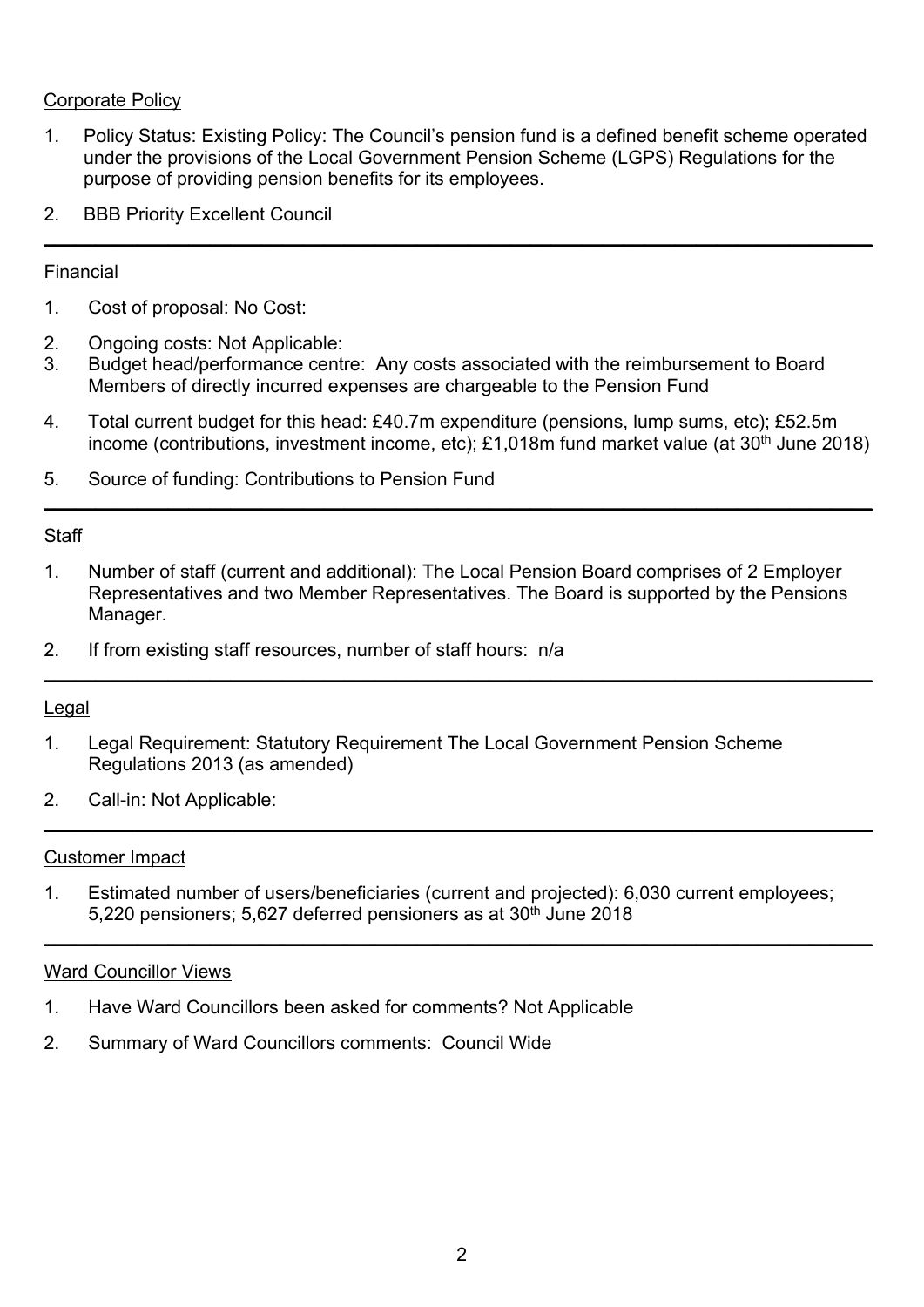# **3. COMMENTARY**

- 3.1 The London Borough of Bromley Local Pension Board was established by Council on 23rd February 2015. The Board held an introductory meeting on 27<sup>th</sup> July 2015 and its first formal annual meeting on 26<sup>th</sup> October 2015.
- 3.2 In accordance with the Terms of Reference the Board are required to produce a single annual report to the Pensions Manager. This report should include:
	- A summary of the work of the Local Pension Board and a work plan for the coming year
	- Details of areas of concern reported to or raised by the Board and recommendations made
	- Details of any conflicts of interest that have arisen in respect of individual Local Pension Board members and how these have been managed
	- Any areas of risk or concern the Board wish to raise with the Scheme Manager
	- Details of training received and identified training needs
	- Details of any expenses and costs incurred by the Local Pension Board and any anticipated expenses for the forthcoming year.
- 3.3 Members are asked to note the contents of the Local Pension Board Annual Report.

# **4. POLICY IMPLICATIONS**

4.1 The Council's Pension Fund is a defined benefit scheme operated under the provisions of the Local Government Pension Scheme (LGPS) Regulations for the purpose of providing pension benefits for its employees.

#### **5. FINANCIAL IMPLICATIONS**

- 5.1 Although permitted under Regulations, Local Pension Board members are not paid an allowance. As set out in the terms of reference, remuneration for Board members is limited to a refund of actual expenses incurred in attending meetings and training.
- 5.2 As the administering authority the Council is required to facilitate the operation of the Local Pension Board including providing suitable accommodation for Board meetings as well as administrative support, advice and guidance. This is currently done within existing in-house resources.
- 5.3 Any costs arising from the establishment and operation of the Local Pension Board are treated as appropriate administration costs of the scheme and, as such, are chargeable to the Pension Fund.
- 5.4 There were reimbursement claims for cost of travel totalling £8.30 within the relevant period.